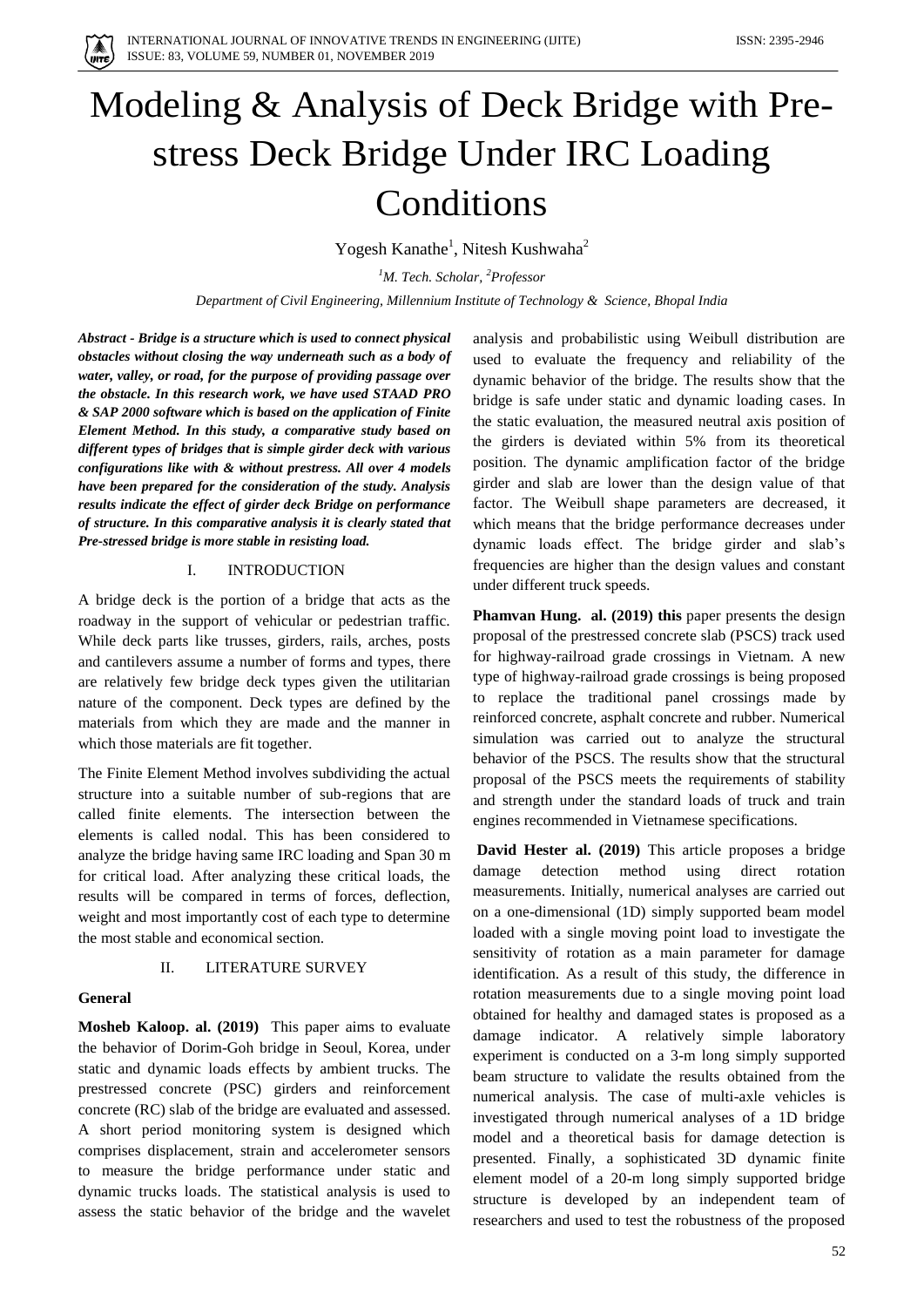

damage detection methodology in a series of blind tests. Rotations from an extensive range of damage scenarios were provided to the main team who applied their methods without prior knowledge of the extent or location of the damage. Results from the blind test simulations demonstrate that the proposed methodology provides a reasonable indication of the bridge condition for all test scenarios.

**Sunil Yadav al. 2019** Concrete slab is an important two dimensional or planar element, used in all types of structures such as floors and roof covering. Bubble Deck slab is a futuristic method which can effectively eliminate all the concrete from middle of slab by replacing it with High Density Polyethylene Balls (HDPE) and provides thermal insulation. In this technique, the reinforcement mesh acquires, allocates and attached the balls at exact position and also stabilizes the lattice. By this technique structural weight can be reduced from 25% to 50.The main aim of this study to comparatively study of Bubble Deck slab and conventional slab under cost analysis, load bearing capacity .i.e. strength and efficiency too and also families and create awareness to all. The advantages of this technique are less energy consumption - both in production, transport and carrying out, less emission - exhaust gases from production and transport, especially CO2.

## III. OBJECTIVES

The objectives of the research are outlined below:

To analysis model of the girder deck Bridge in STAAD-Pro & SAP 2000.

### **4.2 METHODOLOGY**

Following steps are required in a sequence for proper completion:

Preparation of geometry of Bridge in STAAD PRO & SAP 2000



Figure 4.1 Ordinary Beam Bridge Using Staad Pro



Figure 4.2 Ordinary Beam Bridge Using SAP 2000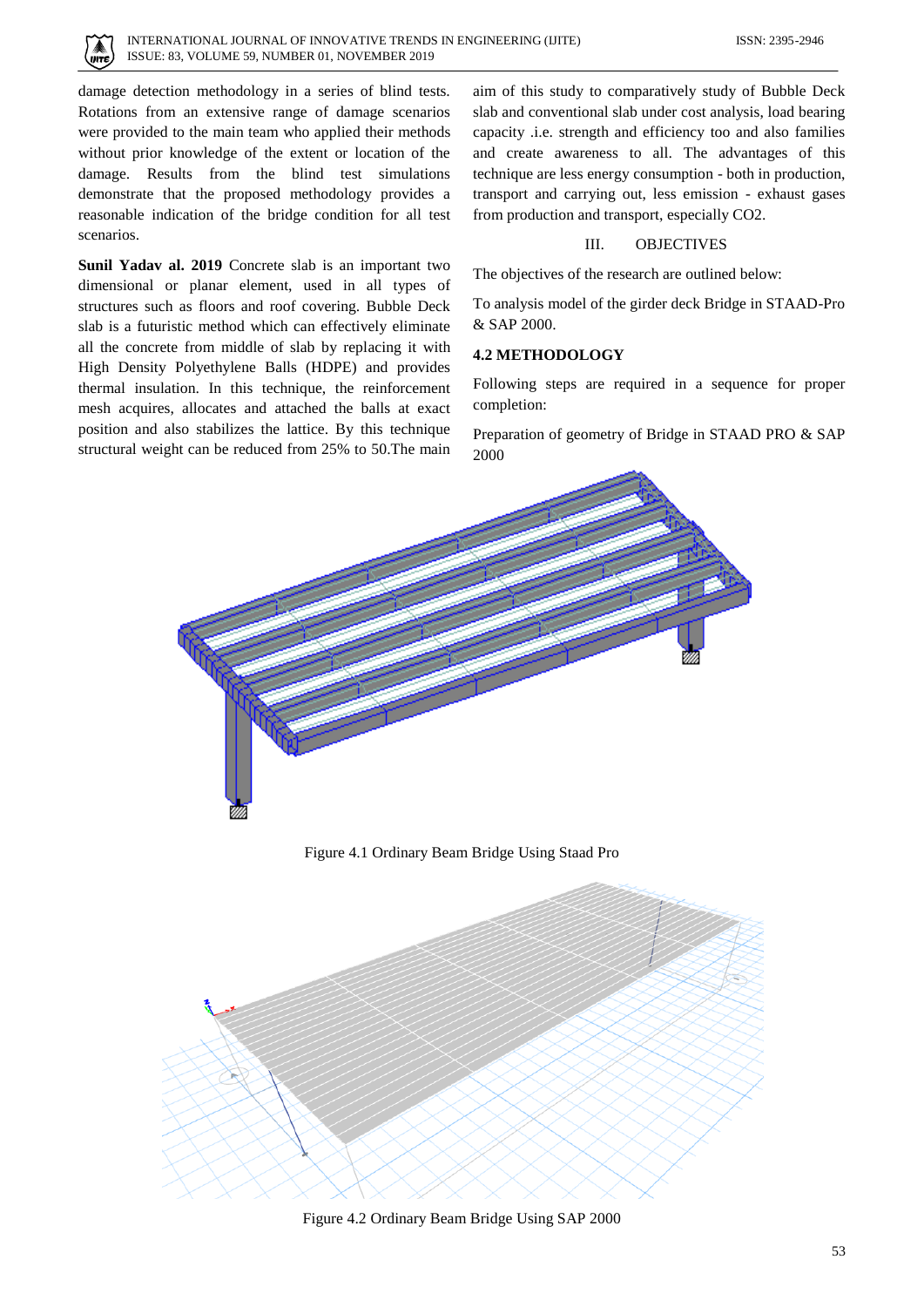

## IV. RESULTS

## **5.2.1 Maximum Displacement Comparison Graph Ordinary Beam Using Staad Pro & SAP 2000**

| <b>Table 5.9 Maximum Displacement Summary</b> |  |  |
|-----------------------------------------------|--|--|
|                                               |  |  |

|              | <b>Ordinary Deck</b><br>using Staad pro | <b>Ordinary Deck</b><br><b>Prestress using</b><br><b>Staad pro</b> | Ordinary<br>Deck using<br><b>SAP</b> | <b>Deck Foam Concrete</b><br><b>Prestress SAP</b> |
|--------------|-----------------------------------------|--------------------------------------------------------------------|--------------------------------------|---------------------------------------------------|
|              | $X$ mm                                  | $X$ mm                                                             | $X$ mm                               | $X$ mm                                            |
| <b>Max X</b> | 7.116                                   | 7.215                                                              | 7.114                                | 7.214                                             |
|              |                                         |                                                                    |                                      |                                                   |
|              | <b>Ordinary Deck</b><br>using Staad pro | <b>Ordinary Deck</b><br><b>Prestress using</b><br><b>Staad pro</b> | Ordinary<br>Deck using<br><b>SAP</b> | <b>Deck Foam Concrete</b><br><b>Prestress SAP</b> |
|              | Y mm                                    | Y mm                                                               | Y mm                                 | Y mm                                              |
| <b>Max Y</b> | 38.742                                  | 38.742                                                             | 38.743                               | 38.743                                            |
|              | <b>Ordinary Deck</b><br>using Staad pro | <b>Ordinary Deck</b><br><b>Prestress using</b>                     | Ordinary<br>Deck using               | <b>Deck Foam Concrete</b><br><b>Prestress SAP</b> |
|              |                                         | <b>Staad pro</b>                                                   | <b>SAP</b>                           |                                                   |
|              | $Z$ mm                                  | $Z$ mm                                                             | $Z$ mm                               | Z mm                                              |
| Max Z        | 29.672                                  | 29.69                                                              | 29.673                               | 29.68                                             |



Figure 5.10 Maximum Displacement Comparison X Direction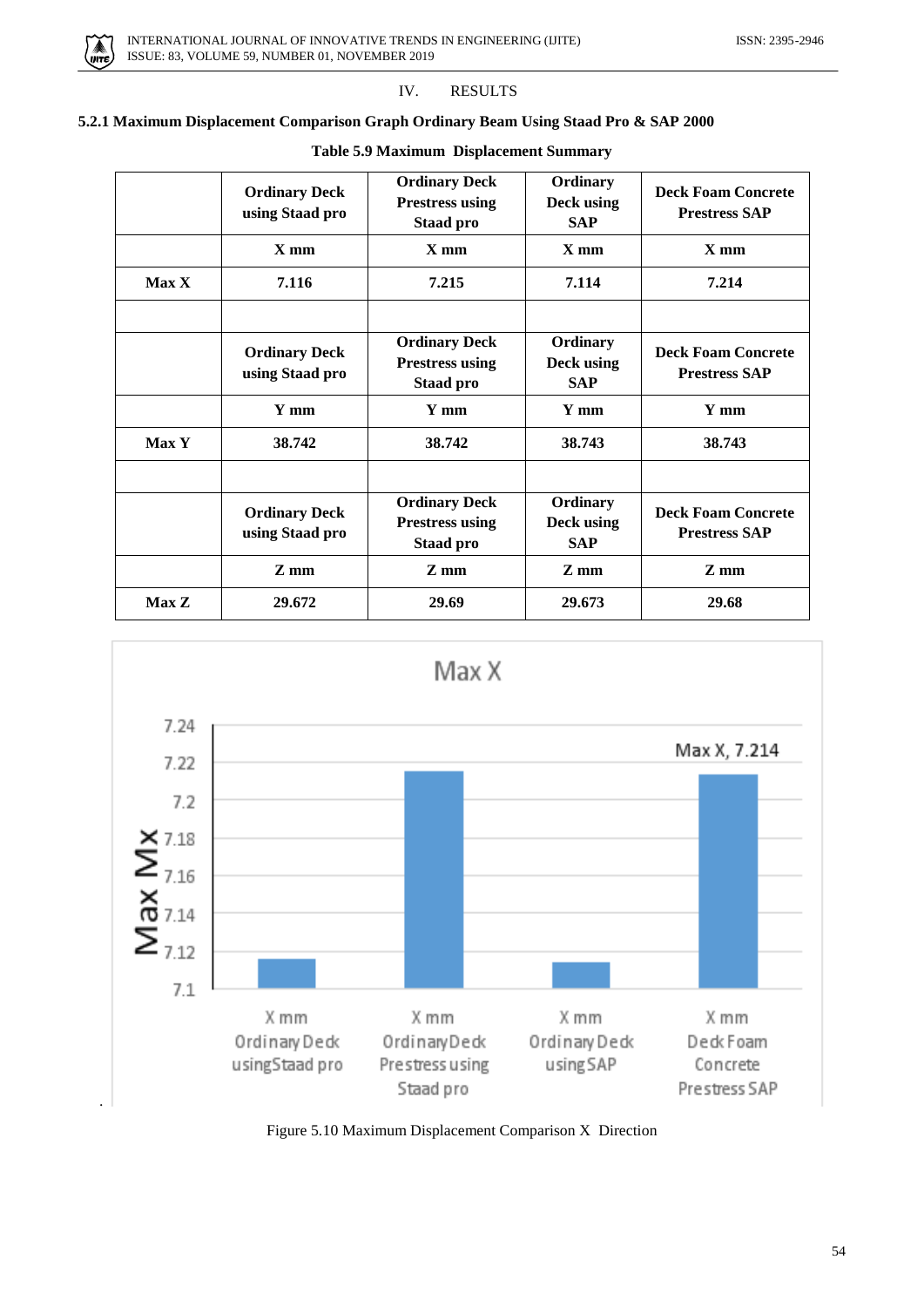.<br>IITE







Figure 5.12 Maximum Displacement Comparison Z Direction

## **5.2.2 Forces& Bending Moment Comparison Graph Ordinary Beam Using Staad Pro & SAP 2000**

| Table 5.10 Maximum Forces& Bending Moment Comparison Summary |  |  |  |  |
|--------------------------------------------------------------|--|--|--|--|
|--------------------------------------------------------------|--|--|--|--|

|               | Ordinary<br>Deck using<br><b>Staad pro</b> | <b>Ordinary Deck</b><br><b>Prestress using</b><br><b>Staad pro</b> | <b>Ordinary Deck</b><br>using SAP | <b>Deck Foam Concrete</b><br><b>Prestress SAP</b> |
|---------------|--------------------------------------------|--------------------------------------------------------------------|-----------------------------------|---------------------------------------------------|
|               | <b>Fx kN</b>                               | <b>Fx kN</b>                                                       | <b>Fx kN</b>                      | <b>Fx kN</b>                                      |
| <b>Max Fx</b> | 8447.702                                   | 8442.541                                                           | 8447.701                          | 8442.542                                          |
|               | Fy kN                                      | Fy kN                                                              | Fy kN                             | Fy kN                                             |
| <b>Max Fy</b> | 3298.134                                   | 3288.322                                                           | 3298.135                          | 3288.323                                          |
|               | <b>Fz kN</b>                               | <b>Fz kN</b>                                                       | <b>Fz kN</b>                      | <b>Fz kN</b>                                      |
| Max Fz        | 2491.052                                   | 2497.729                                                           | 2491.054                          | 2497.727                                          |
|               | Mx kNm                                     | Mx kNm                                                             | Mx kNm                            | Mx kNm                                            |
| <b>Max Mx</b> | 1207.316                                   | 1204.502                                                           | 1207.314                          | 1204.502                                          |
|               | My kNm                                     | My kNm                                                             | My kNm                            | My kNm                                            |
| Max My        | 4202.252                                   | 4202.252                                                           | 4202.252                          | 4202.254                                          |
|               | Mz kNm                                     | Mz kNm                                                             | Mz kNm                            | Mz kNm                                            |
| Max Mz        | 14848.575                                  | 14813.312                                                          | 14848.573                         | 14813.302                                         |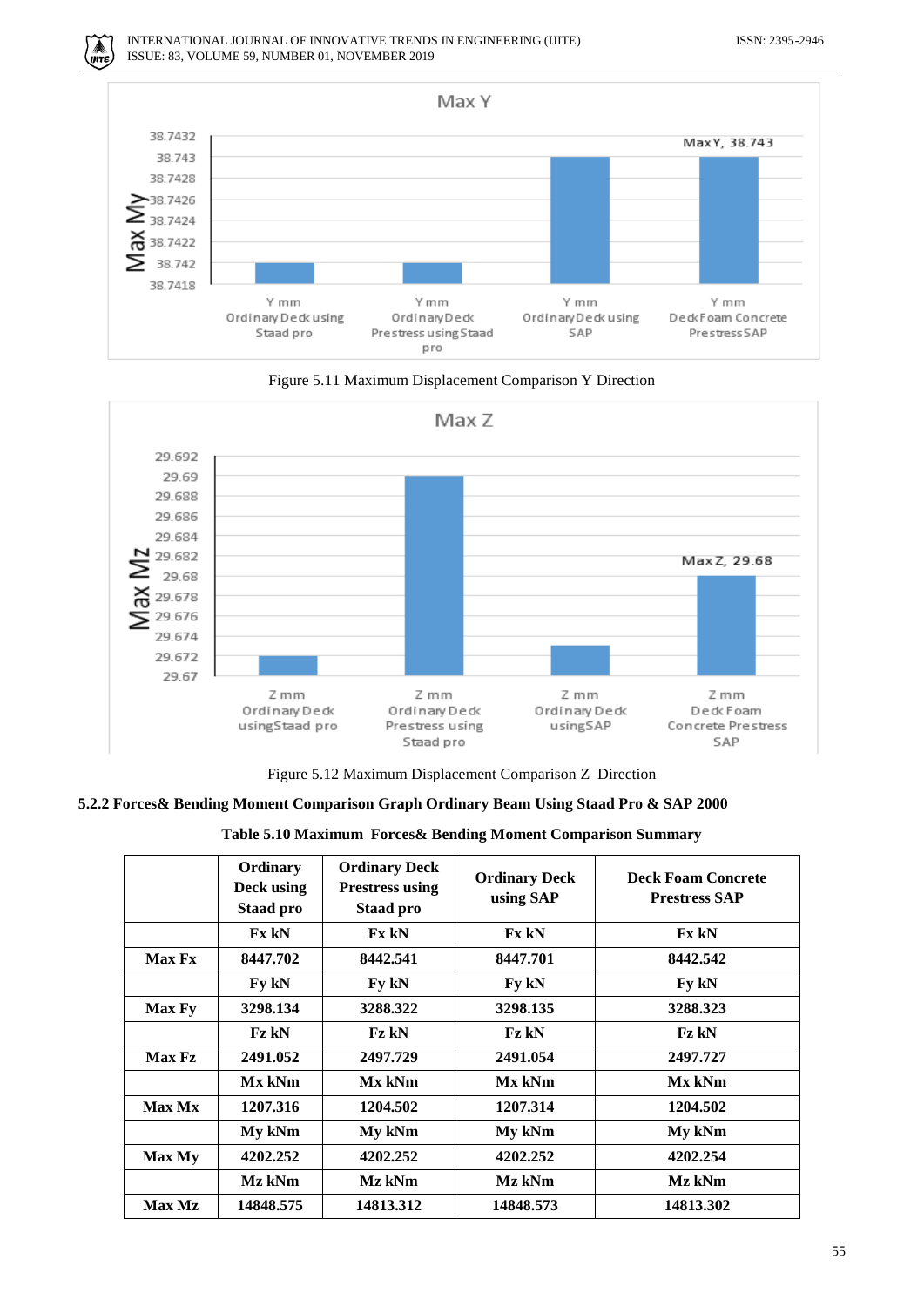











Figure 5.15 Maximum Force Comparison for Z Direction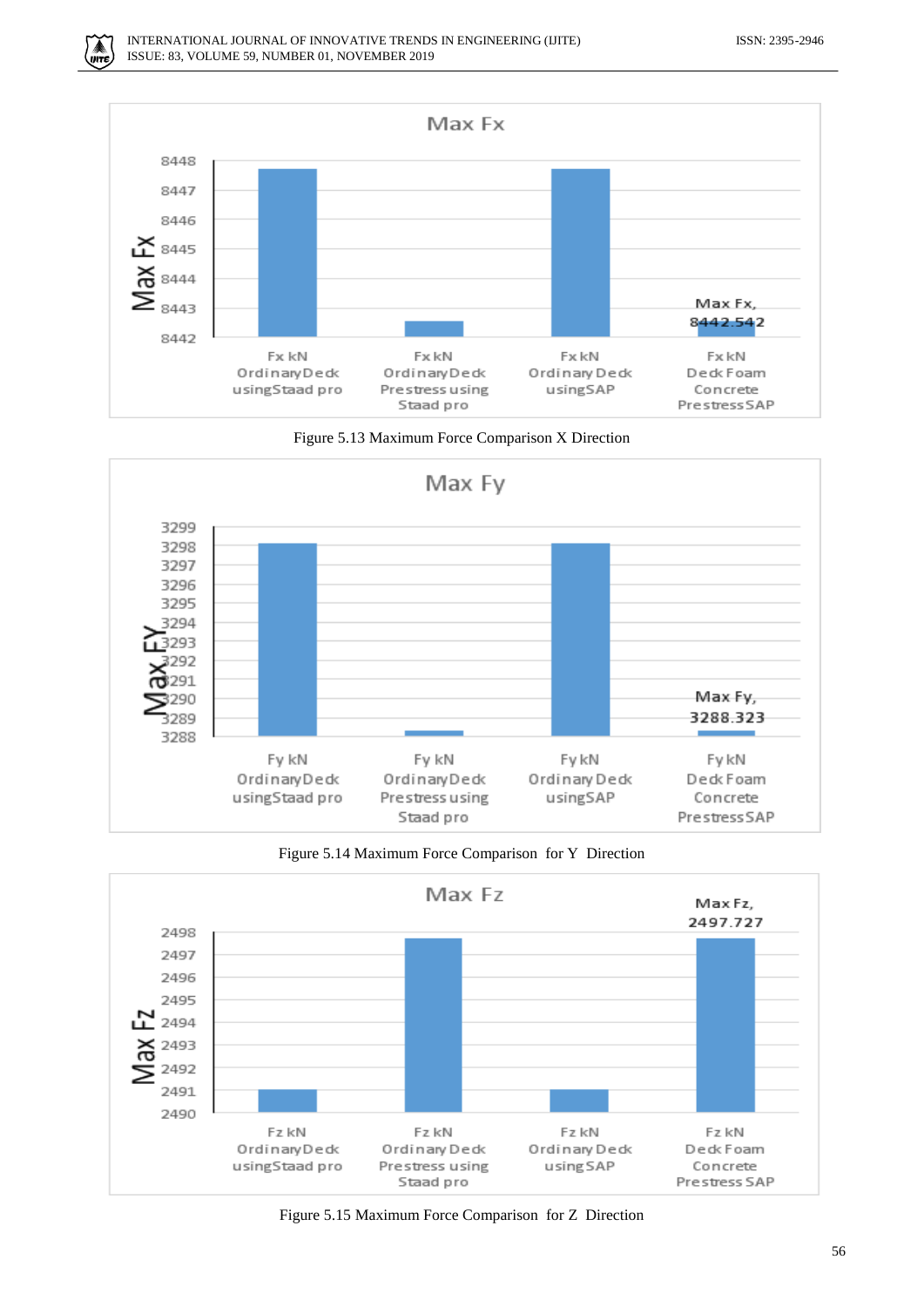







Figure 5.17 Maximum Bending Moment Comparison for Y Direction



Figure 5.18 Maximum Bending Moment Comparison for Z Direction